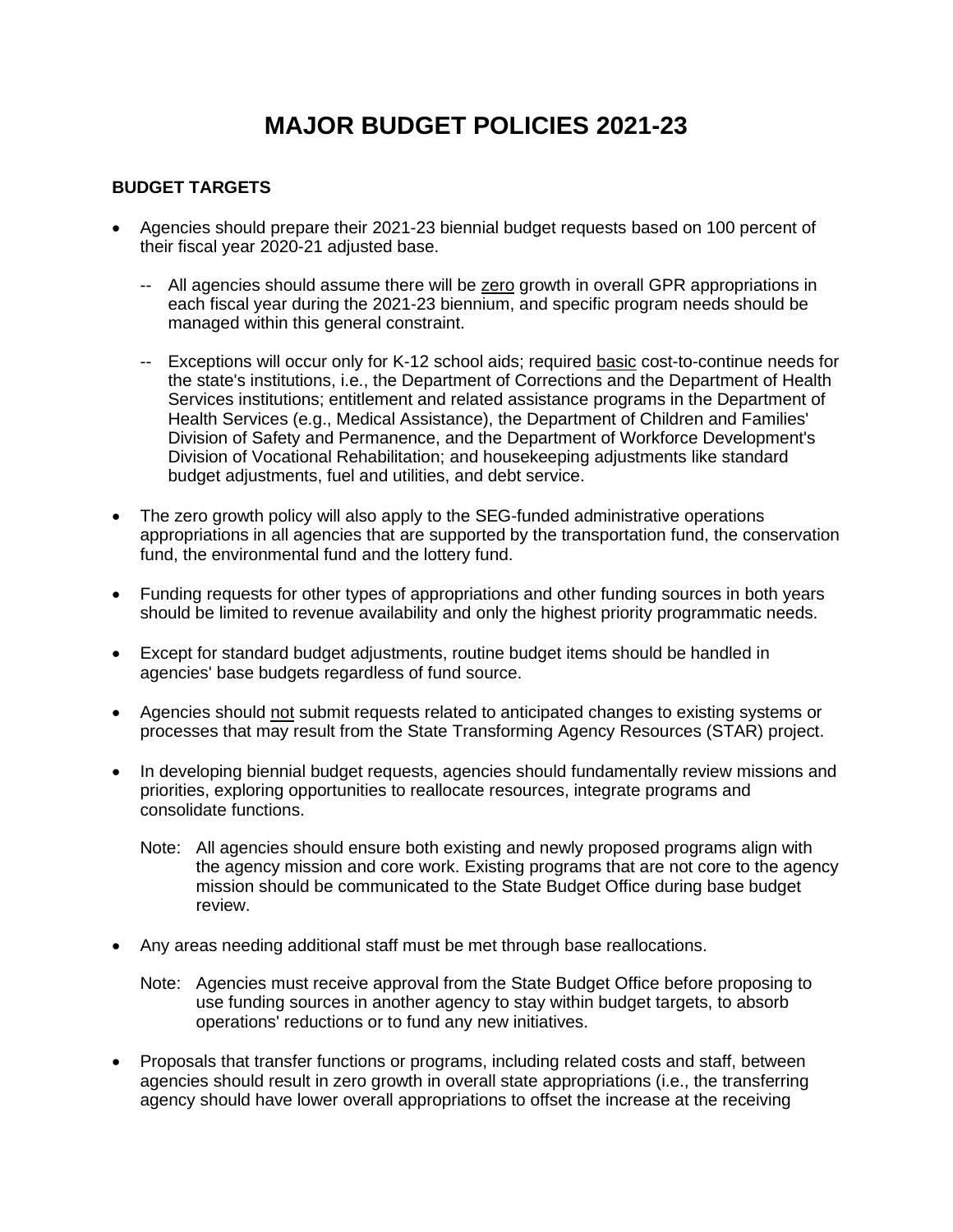agency). All agencies involved in the transfer should notify the State Budget Office during the initial stages of considering any such proposal to facilitate review of the request and allocation of any projected savings between the agencies.

### **ACT 201 REQUIREMENTS**

- All agencies, excluding the Legislature and the Courts, are required to include proposals for a state operations budget for their agency under each of the following scenarios:
	- 1. Meet a zero growth target in each fiscal year of the 2021-23 biennium.
	- 2. Reduce the agency's state operations budget by 5 percent from its fiscal year 2020-21 adjusted base in each fiscal year of the 2021-23 biennium.
- The budget proposal targets do not include federal appropriations or debt service appropriations.
- The targets do not allow for the exceptions listed in the Budget Targets Section above, other than standard budget adjustments.
- The targets must be achieved within the state operations portion of the agency's budget. Any proposed changes to local assistance or aids to individuals and organizations appropriations are not included in the calculation of whether an agency meets the targets.
- Agencies will be provided with agency-specific targets and a template for the proposal upon completion of the base reconciliation process, which sets the adjusted base.

#### **BASE BUDGET REVIEW REPORTS**

- Pursuant to s. 16.423, Wis. Stats, all state agencies, meaning any office, department or independent agency in the Executive Branch, the Legislature and the Courts, were required to submit a base budget review report no later than May 15, 2020.
- These reports will be summarized in the November 20 report and in the Governor's biennial state budget report to the Legislature.

#### **PERFORMANCE MEASUREMENTS IN BUDGETING**

- Agencies must report on the performance measures they identified for previous biennial budgets. These measures should relate to agencies' broad Chapter 20 budget programs. If needed to capture significant shifts in agency function, additional measures could be added; however, only a few measures should be presented so there is a clear focus on results.
- For the 2021-23 budget, agencies must report actual outcome measures through fiscal year 2018-19 and fiscal year 2019-20. Planned outcome measures should be listed for fiscal year 2020-21, fiscal year 2021-22 and fiscal year 2022-23. Agencies should track and maintain data going forward to present actual performance data for a fiscal year compared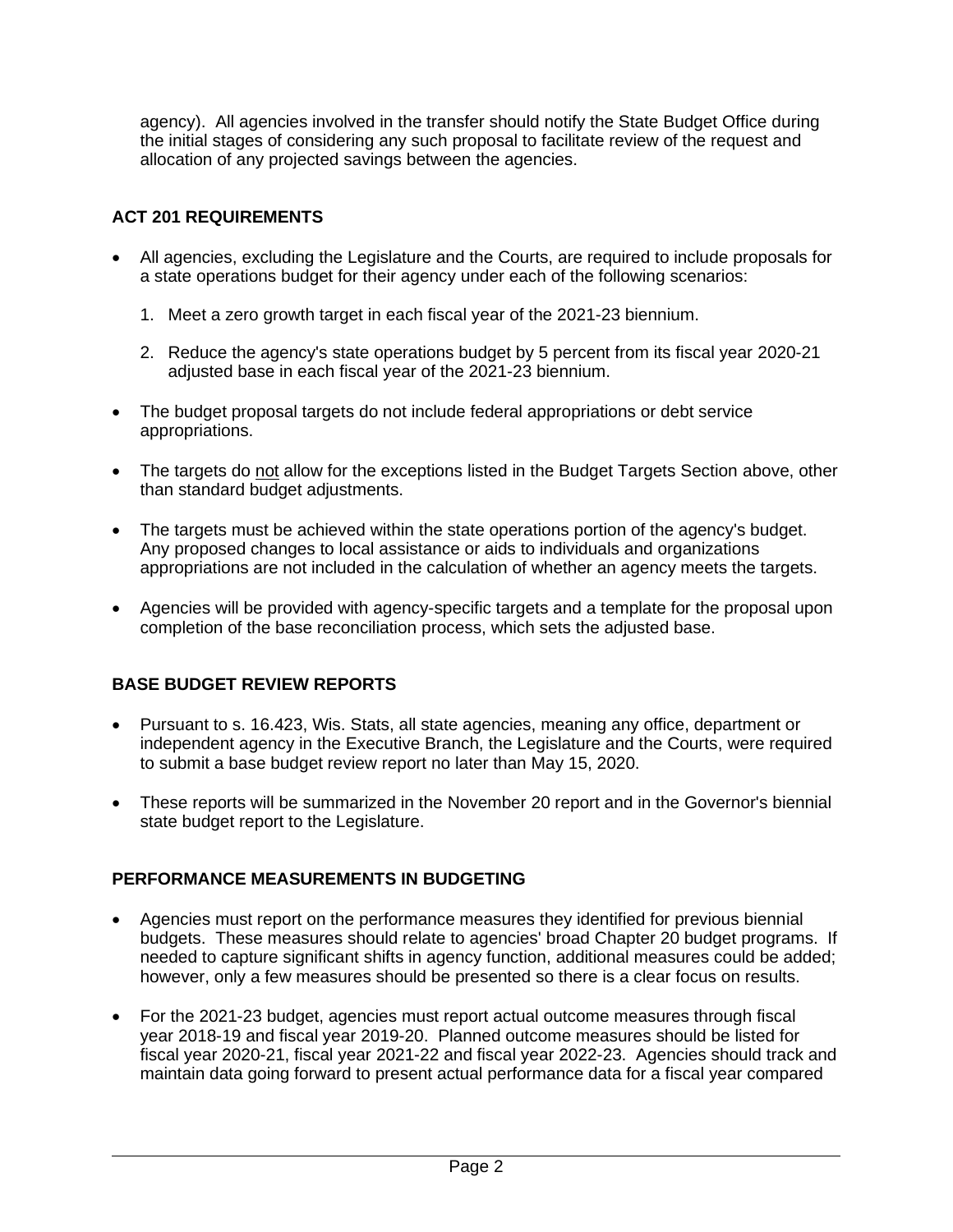to planned performance. A calendar year may be used if data are collected on that basis (please note where calendar years are used).

- The State Budget Office will include performance measures developed by an agency in the Executive Budget Book, and agencies should reference measures in decision items, where relevant.
- Agency descriptions and performance measures will be included in the state budget system and must be updated in that system. It is important for agencies to follow the prescribed format to ensure consistency and compatibility.

# **BUDGETING FOR INFORMATION TECHNOLOGY**

Requests for funding of information technology projects should identify the link between the project and the state's business goals, conformity to the Department of Administration's Policies and Procedures for Information Technology Management, and provide specific information about each project, including executive sponsorship. Consistent with information technology strategic planning, project definitions must include a standard return on investment (ROI) calculation.

#### **BUDGETING FOR DEPARTMENT OF ADMINISTRATION RATE CHANGES**

Agencies should not reflect anticipated rate changes from the various divisions within the Department of Administration in their 2021-23 budget requests. Forecasting of rates and impacts on individual agency budgets will be addressed by the Department of Administration in developing the Governor's 2021-23 budget.

#### **FEDERAL FUNDS**

The state has a goal of increasing the ongoing receipt of federal funds where the use of federal funding is consistent with state program goals. In order to increase the amount of federal funds received, agencies should conduct the following review:

- Examine existing grant awards to ensure that they are fully utilized and consistent with agency priorities. If unexpended grant authority is available, the agency should reallocate the funds to other activities to the extent possible under state and federal rules.
- Agencies may also identify, in the form of a policy paper submitted on September 15, additional federal grant opportunities that were not included in the agency's request. Such opportunities may be considered for funding by the State Budget Office during budget deliberations.